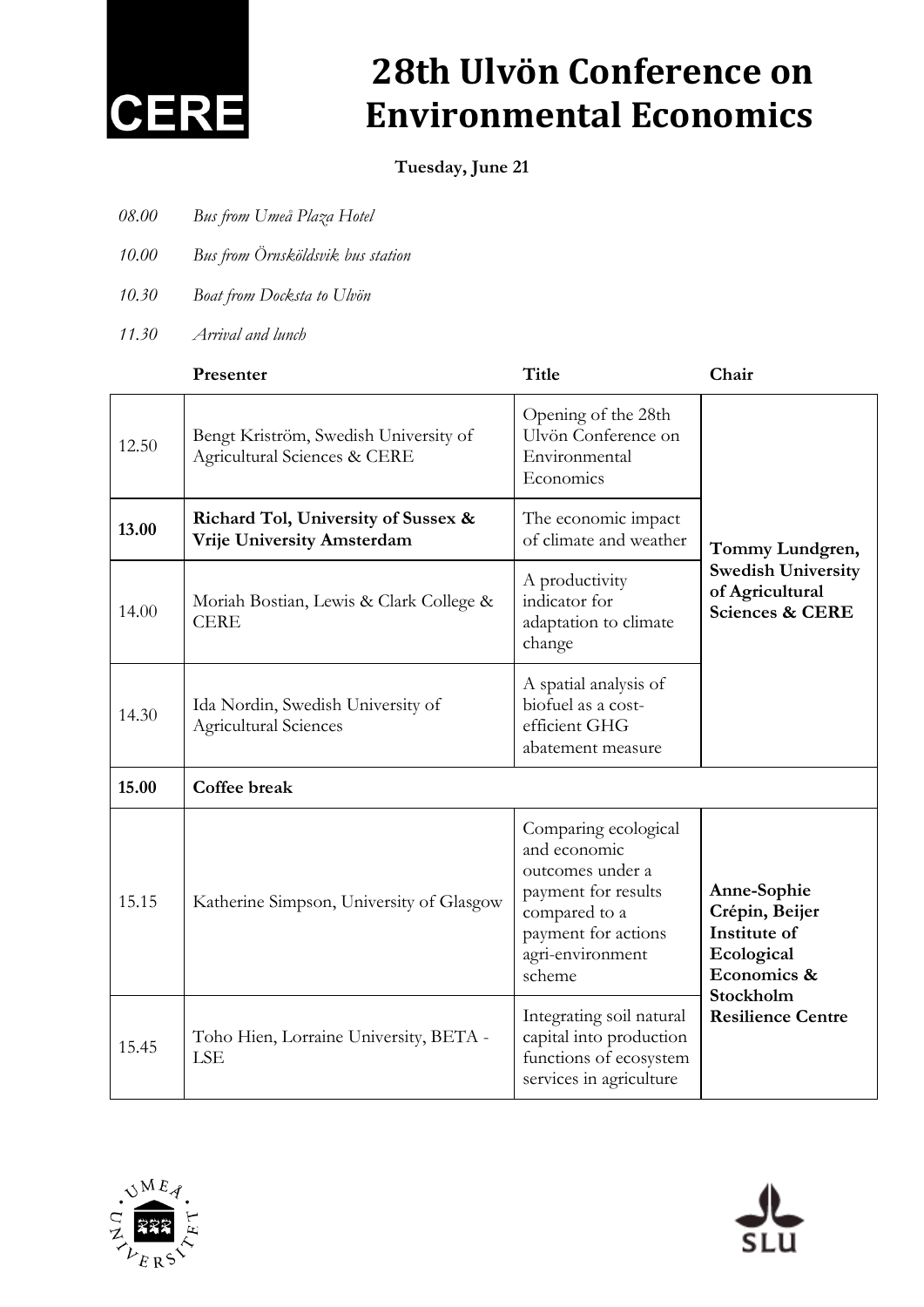## **CERE**

## **28th Ulvön Conference on Environmental Economics**

| 16.15 | Stina Kalén, Umeå University & CERE                     | Willingness to pay for<br>waste collection<br>services                                                                     |  |
|-------|---------------------------------------------------------|----------------------------------------------------------------------------------------------------------------------------|--|
| 16.45 | Magnus Merkle, Norwegian University of<br>Life Sciences | Beyond scale and<br>efficiency: What about<br>structure? Revisiting<br>the carbon impact of<br>changing economic<br>setups |  |
| 19.00 | Dinner                                                  |                                                                                                                            |  |

### **Wednesday, June 22**

|                            | Presenter                                                                   | <b>Title</b>                                                                                             | Chair                                                                                |
|----------------------------|-----------------------------------------------------------------------------|----------------------------------------------------------------------------------------------------------|--------------------------------------------------------------------------------------|
| 09.00                      | Linda Nøstbakken, Statistics Norway<br>& Norwegian School of Economics      | Non-compliance<br>behavior and use of<br>extraction rights for<br>natural resources                      | Martin Quaas,<br><b>German Centre for</b><br>Integrative<br>Biodiversity<br>Research |
| 10.00                      | Nathan Chan, University of Massachusetts,<br>Best paper award 2021          | A unifying algebra of<br>green intermediates                                                             |                                                                                      |
| 10.30                      | Coffee break                                                                |                                                                                                          |                                                                                      |
| 10.45                      | Sef Meens-Eriksson, Umeå University &<br><b>CERE</b>                        | Market power and<br>spatial price<br>discrimination in the<br>waste incineration<br>market               |                                                                                      |
| 11.15                      | Maria Teresa Gonzalez Valencia,<br>University of Birmingham                 | The near-miss effect of<br>forest fires: evidence<br>from Western Australia                              | Richard Tol,<br><b>University of Sussex</b><br>& Vrije University<br>Amsterdam       |
| 11.45                      | Bartosz Jusypenko, University of Warsaw                                     | The use of experienced<br>utility for the valuation<br>of health benefits of air<br>quality improvements |                                                                                      |
| 12.15                      | Lunch                                                                       |                                                                                                          |                                                                                      |
| 13.15                      | Martin Quaas, German Centre for<br><b>Integrative Biodiversity Research</b> | Economics of fish<br>diversity                                                                           | Linda Nøstbakken,<br><b>Statistics Norway &amp;</b>                                  |
| $\bigwedge$ ME $\bigwedge$ |                                                                             |                                                                                                          | ᄮ                                                                                    |



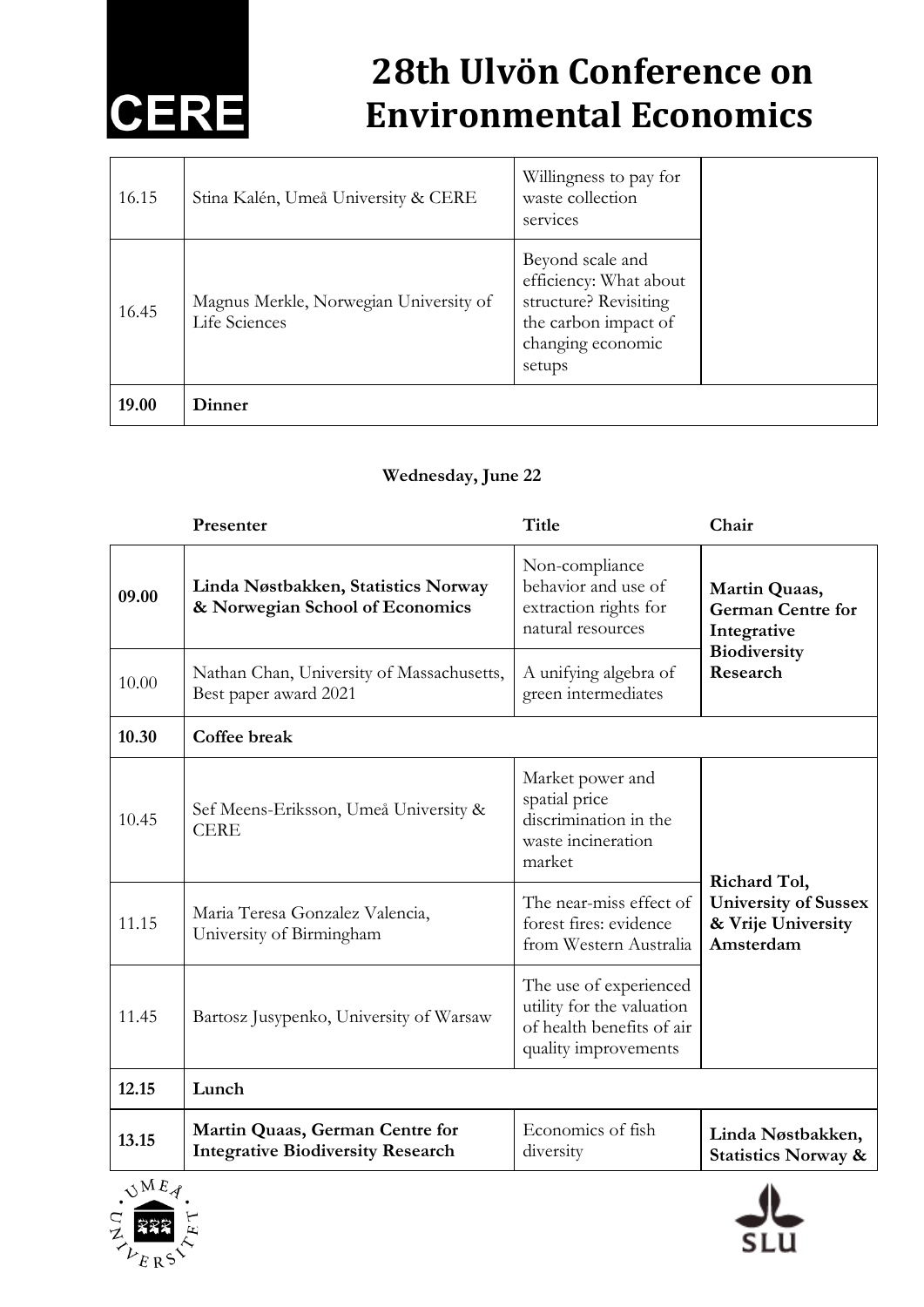# **CERE**

## **28th Ulvön Conference on Environmental Economics**

| 14.15 | Eric Nævdal, Frisch Centre                                         | Exogenous hazard<br>rates and the<br>precautionary principle                                                                                         | Norwegian School<br>of Economics                                             |
|-------|--------------------------------------------------------------------|------------------------------------------------------------------------------------------------------------------------------------------------------|------------------------------------------------------------------------------|
| 14.45 | Joao Vaz, University of Gothenburg                                 | Adaptation<br>management to<br>exogenous regime<br>shift: The role of non-<br>convexities                                                            |                                                                              |
| 15.15 | Coffee break                                                       |                                                                                                                                                      |                                                                              |
| 15.30 | Pei Huang, Leibniz Centre for European<br>Economic Research        | Oh Shoot, Don't<br>Pollute: The Effect of<br>Air Pollution on Gun<br>Violence                                                                        |                                                                              |
| 16.00 | Ville Inkinen, University of Gothenburg                            | Evaluation of market-<br>based environmental<br>offsetting under the US<br>Clean Water Act                                                           | <b>Adan Martinez</b>                                                         |
| 16.30 | Bahre Gebru Kiros, Swedish University of<br>Agricultural Sciences  | The impacts of water<br>scarcity on health<br>outcomes: an<br>instrumental variables<br>approach                                                     | Cruz, Swedish<br>University of<br>Agricultural<br><b>Sciences &amp; CERE</b> |
| 17.00 | Keila Meginnis, University of Glasgow,<br>Ulvön raffle winner 2021 | Where are<br>transboundary<br>pollution reductions<br>most valued? Evidence<br>from a bilateral choice<br>experiment on marine<br>plastic reductions |                                                                              |
| 19.00 | Dinner                                                             |                                                                                                                                                      |                                                                              |

### **Thursday, June 23**

|       | <b>Presenter</b>                                                                                                                    | Title                                           | Chair                                 |
|-------|-------------------------------------------------------------------------------------------------------------------------------------|-------------------------------------------------|---------------------------------------|
| 09.00 | Anne-Sophie Crépin, Beijer Institute of   Cascading regime shifts  <br>Ecological Economics & Stockholm<br><b>Resilience Centre</b> | in pollution recipients<br>and resource systems | Eric Naevdal,<br><b>Frisch Centre</b> |